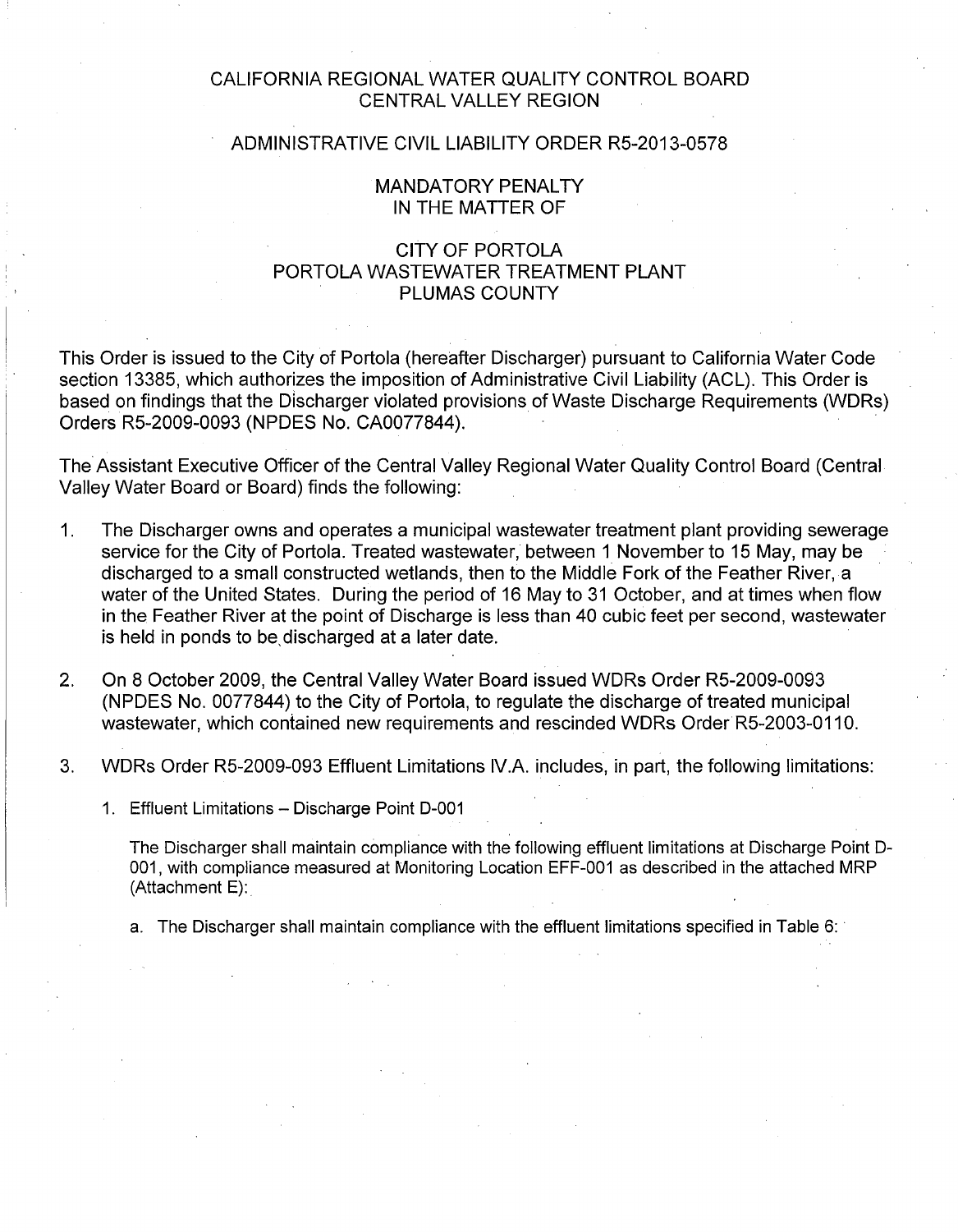#### ADMINISTRATIVE CIVIL LIABILITY ORDER NO. RS-2013-0578 CITY OF PORTOLA, WASTEWATER TREATMENT PLANT PLUMAS COUNTY

### Table 6. Effluent Limitations

|                        |                      | <b>Effluent Limitations</b> |                          |                                |                                 |                                        |  |  |  |
|------------------------|----------------------|-----------------------------|--------------------------|--------------------------------|---------------------------------|----------------------------------------|--|--|--|
| <b>Parameter</b>       | <b>Units</b>         | Average<br><b>Monthly</b>   | Average<br><b>Weekly</b> | <b>Maximum</b><br><b>Daily</b> | Instantaneous<br><b>Minimum</b> | <b>Instantaneous</b><br><b>Maximum</b> |  |  |  |
|                        | mg/L                 | 30                          | 45                       | 90                             |                                 |                                        |  |  |  |
| BOD 5-day @ 20°C       | lbs/day <sup>1</sup> |                             |                          |                                |                                 |                                        |  |  |  |
| <b>Total Suspended</b> | mg/L                 | 30                          | 45                       | 90                             |                                 |                                        |  |  |  |
| Solids                 | Ibs/day              |                             |                          |                                |                                 |                                        |  |  |  |
| pH                     | standard units       |                             |                          |                                | 6.0                             | 9.0                                    |  |  |  |
| Ammonia, Total as N    | mg/L                 | 23                          |                          | 45                             |                                 |                                        |  |  |  |
| Copper, Total          | ug/L                 | 53                          |                          | 106                            |                                 |                                        |  |  |  |

The average mass discharge for the period from 1 November to 30 April shall not exceed 125.1 lbs/day.

- b. Percent Removal: The average monthly percent removal of BOD 5-day 20°C and total suspended solids shall not be less than 65 percent.
- 4. Water Code section 13385(h) and (i) require assessment of mandatory penalties and states, in part, the following:

Water Code section 13385 (h)(1) states:

Notwithstanding any other provision of this division, and except as provided in subdivisions  $(i)$ ,  $(k)$ , and  $(l)$ , a mandatory minimum penalty of three thousand dollars (\$3,000) shall be assessed for each serious violation.

#### Water Code section 13385 (h)(2) states:

For the purposes of this section, a "serious violation" means any waste discharge that violates the effluent limitations contained in the applicable waste discharge requirements for a Group II pollutant, as specified in Appendix A to Section 123.45 of Title 40 of the Code of Federal Regulations, by 20 percent or more for a group I pollutant, as specified ih Appendix A to section 123.45 of Title 40 of the Code of Federal Regulations, by 40 percent or more.

#### Water Code section 13358 (i)(1) states:

Notwithstanding any other provision Notwithstanding any other provision of this division, and except as provided in subdivisions  $(i)$ ,  $(k)$ , and  $(l)$ , a mandatory minimum penalty of three thousand dollars (\$3,000) shall be assessed for each violation whenever the person does any of the following four or more times in any period of six consecutive months, except that the requirement to assess the mandatory minimum penalty shall not be applicable to the first three violations:

- A) Violates a waste discharge requirement effluent limitation.
- B) Fails to file a report pursuant to Section 13260.
- C) Files an incomplete report pursuant to Section 13260.
- D) Violates a toxicity effluent limitation contained in the applicable waste discharge requirements where the waste discharge requirements do not contain pollutant-specific effluent limitations for toxic pollutants.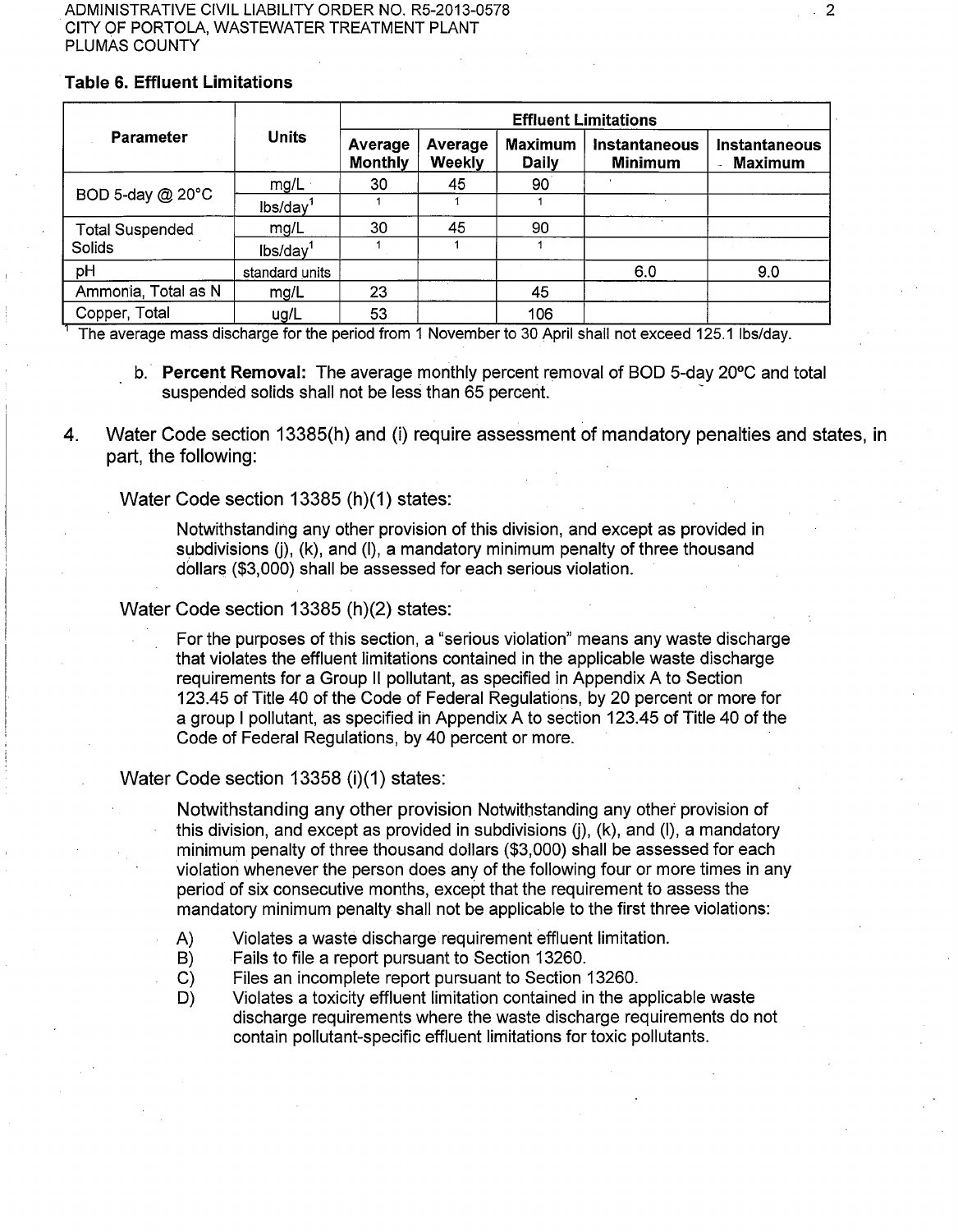ADMINISTRATIVE CIVIL LIABILITY ORDER NO. RS-2013-0578 CITY OF PORTOLA, WASTEWATER TREATMENT PLANT PLUMAS COUNTY

5. Water Code section 13323 states, in part:

Any executive officer of a regional board may issue a complaint to any person on whom administrative civil liability may be imposed pursuant to this article. The complaint shall allege the act or failure to act that constitutes a violation of law, the provision authorizing civil liability to be imposed pursuant to this article, and the proposed civil liability.

- 6. On 11 May 2011, the Assistant Executive Officer of the Central Valley Water Board issued Administrative Civil Liability Complaint R5-2011-0579 for mandatory minimum penalties in the · amount of \$9,000 for effluent violations from 22 March 2010 through 30 April 2010. On 1 August 2011, the Discharger submitted the Waiver Form with option 2 checked; which waived the 90-day hearing requirement in order to engage in settlement discussions with the Central Valley Water Board.
- 7. On 19 September 2011, the Assistant Executive Officer of the Central Valley Water Quality Control Board issued Administrative Civil Liability Complaint R5-2011-0592 for mandatory minimum penalties in the amount of \$3,000 for effluent violations of 22 March 2011 through 30 April 2011. On 7 October 2011, the Discharger submitted the Waiver Form with option 2 checked; which waived the 90-day hearing requirement in order to engage in settlement discussions with the Central Valley Water Board.
- 8. Water Code section 13385 (k) states:

(1) In lieu of assessing all or a portion of the mandatory minimum penalties pursuant to subdivisions (h) and (i) against a publicly owned treatment works serving a small community, the state board or the regional board may elect to require the publicly owned treatment works to spend an equivalent amount towards the completion of a compliance project proposed by the publicly owned treatment works, if the state board or the regional board finds all of the following:

- (A) The compliance project is designed to correct the violations within five years.
- (B) The compliance project is in accordance with the enforcement policy of the state board, excluding any provision in the policy that is inconsistent with this section.
- (C) The publicly owned treatment works has prepared a financing plan to complete the compliance project.

(2) For the purposes of this subdivision, "a publicly owned treatment works serving a small community" means a publicly owned treatment works serving a population of 10,000 persons or fewer or a rural county, with a financial hardship as determined by the state board after considering such factors as median income of the residents, rate of unemployment, or low population density in the service area of the publicly owned treatment works.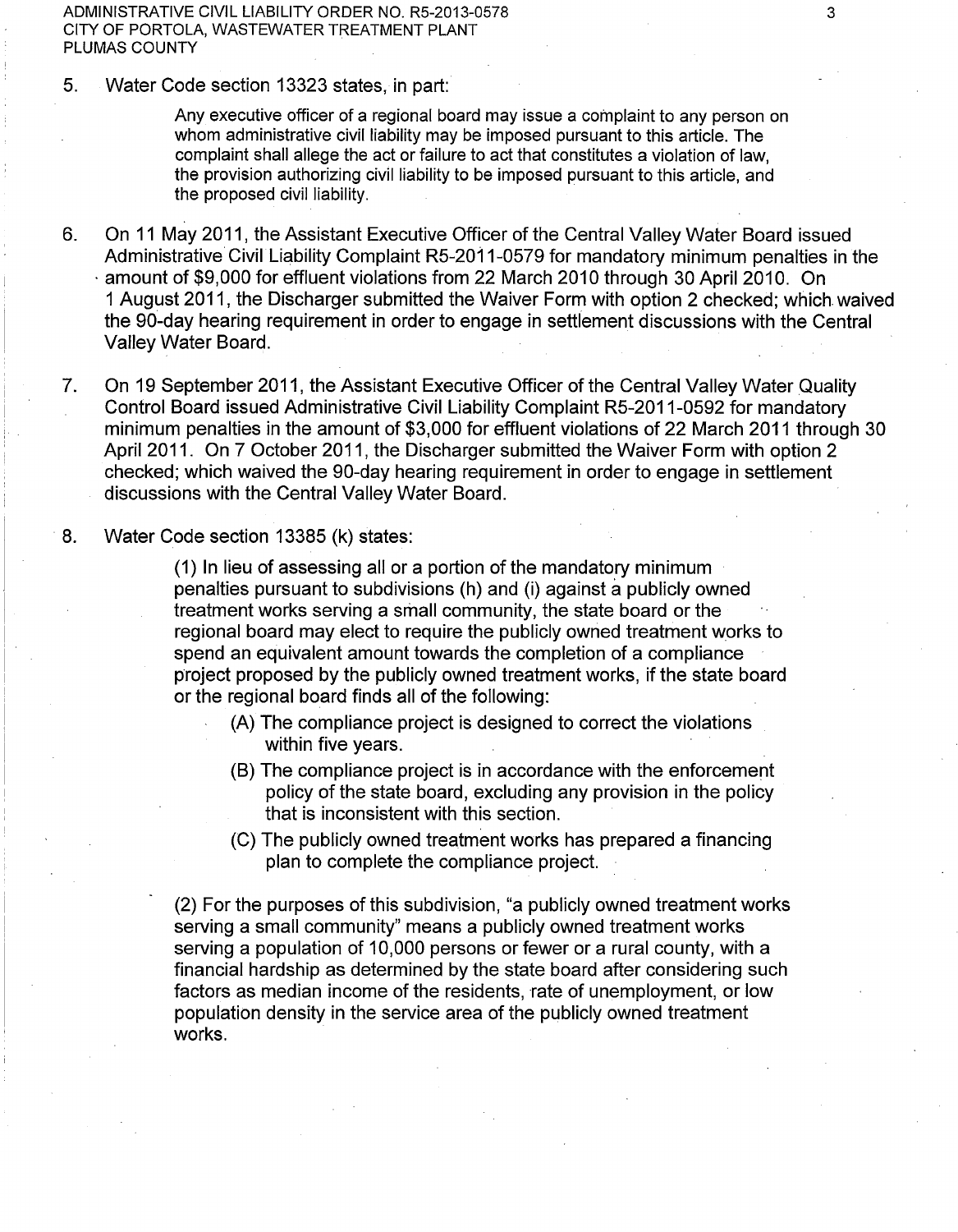ADMINISTRATIVE CIVIL LIABILITY ORDER NO. RS-2013-0578 CITY OF PORTOLA, WASTEWATER TREATMENT PLANT PLUMAS COUNTY

- 9. The State Water Resources Control Board has determined that the Discharger's wastewater treatment plant is a publicly owned treatment works serving a small community within the meaning of Water Code section 13385(k)(2).
- 10. On 2 November 2011, the Discharger submitted a proposed compliance project. The nature of their violations was high Total Suspended Solids in the effluent discharged to the river. The City has a seasonal discharge permit that allows for discharge to the Feather River from November through April given certain parameters of flow and water quality. The Discharger has been working to reduce discharge to the river through the development of on-site spray irrigation areas. Expanding the spay irrigation will reduce the volume of discharge, shorten the discharge season and reduce the likelihood of the discharge season extending into the periods of high suspended solids due to springtime algal blooms. The proposed compliance project is the expansion of existing evaporation spray areas and the construction of new reclamation fields. The reclamation fields will be irrigated with treated, disinfected effluent from the 6-Acre Pond during a defined irrigation season of May through September.
- 11. On 26 April 2012, Central Valley Water Board Staff requested the Discharger conduct a formal wetlands delineation of the proposed spray expansion area because of the close proximity to the Middle Fork Feather River, a water of the United States, and its adjacent wetlands. The Discharger completed the delineation in August 2012, and on 28 February 2013 received a jurisdictional determination from the US Corps of Engineers (SPK-2013-00152) confirming that the expanded spray irrigation area was outside waters of the United States.
- 12. On 3 July 2012, the City Manager Todd Roberts submitted accounting records showing the Discharger has expended \$73;000 on the wastewater treatment plant reclamation project and other facility improvements, which is in excess of the mandatory minimum penalty required by Water Code sections 13385(h) and (i).
- 13. The Central Valley Water Board finds that the compliance project corrected the violations that led to the issuance of Administrative Civil Liability Complaint R5-2011-0579 and Complaint R5- 2011-0592. Furthermore, the project is in accordance with the Enforcement Policy of the State Water Board. First, the amount of the penalties, \$12,000 (sum of \$9,000 and \$3,000), that is suspended does not exceed the cost that was necessary to complete the compliance project, \$73,000. Second the Discharger spent an amount of money, \$73,000 on the compliance project that is equal to or greater than the amount of the penalty that is suspended, \$12,000. Third, the compliance project brought the Discharger back into compliance within five-years of issuance of the Administrative Civil Liability Complaints and prevents future noncompliance. Fourth, the Discharger submitted a Final Report, which states the compliance project is complete.
- 14. On 23 April 2009, the Central Valley Water Board delegated the authority to issue Administrative Civil Liability Orders, where the matter is not contested by the Discharger, to the Executive Officer, or to an Assistant Executive Officer when the Executive Officer is serving as head of the Board's Prosecution Team (Resolution R5-2009-0027). Pamela Creedon is serving as the head of the Board's Prosecution Team for this matter, and therefore Assistant Executive Officer Kenneth Landau has the authority to issue this Order.

4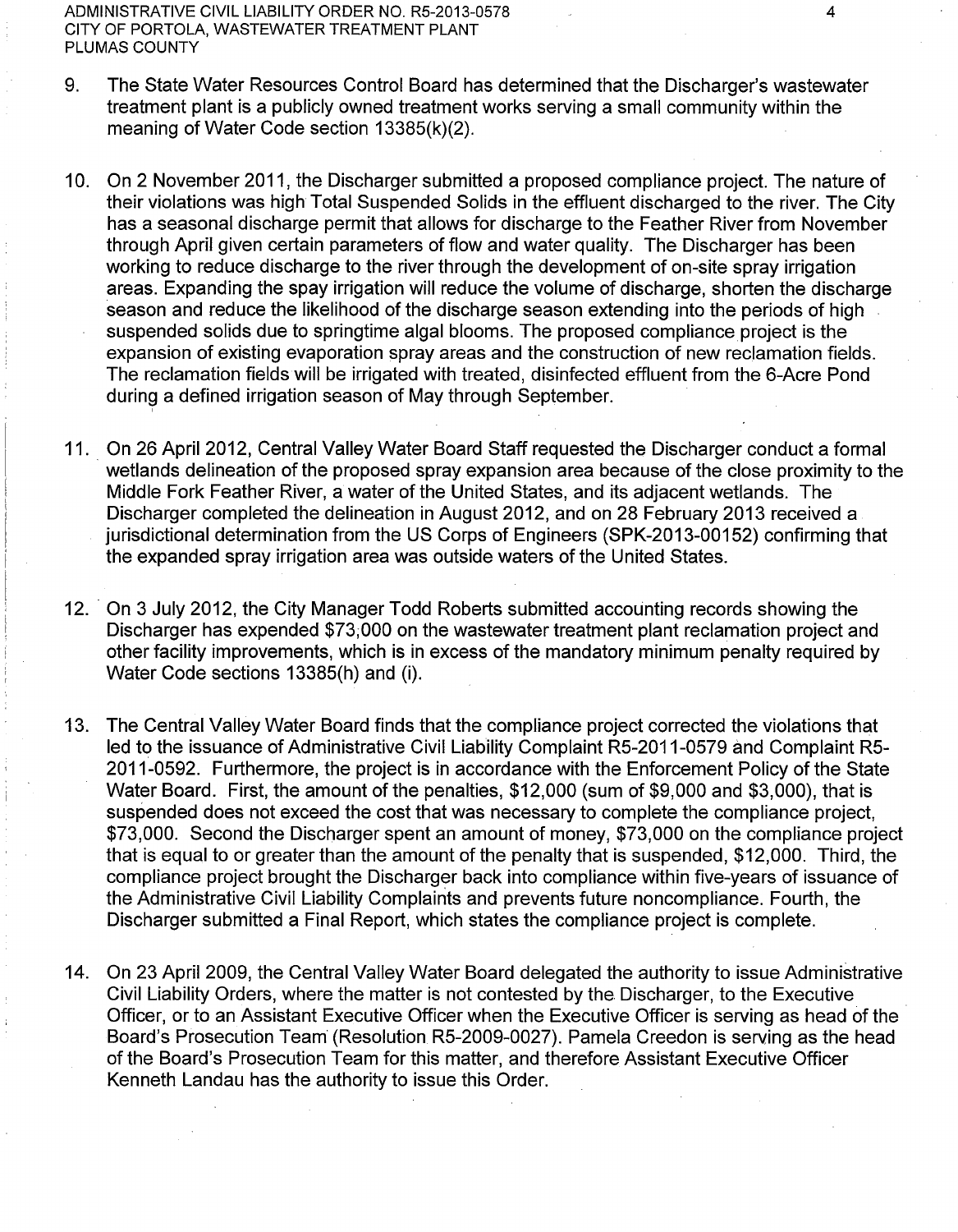- 15. This Order constitutes a settlement of the violations herein mentioned. Notice of this settlement was published on the Central Valley Water Board's website, and was provided to all interested
- parties. The 30-day public notice and comment period mandated by Federal regulations (40 CFR 123.27) has expired.
- 16. Issuance of this Administrative Civil Liability Complaint to enforce CWC Division 7, Chapter 5.5 is exempt from the provisions of the California Environmental Quality Act (Pub. Resources Code section 21000 et seq.), in accordance with California Code of Regulations, title 14, section  $15321(a)(2)$ .

**IT IS HEREBY ORDERED, pursuant to Water Code section 13385, that:** 

- 1. The City of Portola. Portola Wastewater Treatment Plant, its agents, successors and assigns, shall be assessed an Administrative Civil Liability in the amount **twelve thousand dollars (\$12,000).**
- 2. The entire \$12,000 is treated as a Suspended Administrative Liability as the Discharger has submitted proof to the Central Valley Water Board that the money spent toward the Compliance Project detailed in Findings 10, 11, 12, & 13 was equal or greater than the Suspended Administrative Liability.

Any person aggrieved by this action of the Central Valley Water Board may petition the State Water Board to review the action in accordance with Water Code section 13320 and California Code of Regulations, Title 23, Sections 2050 and following. The State Water Board must receive the petition by 5:00 p.m., 30 days after the date of this Order, except that if the thirtieth day following the date of this Order falls on a Saturday, Sunday, or state holiday, the petition must be received by the State Water Board by 5:00 p.m. on the next business day. Copies of the law and regulations applicable to filing petitions may be found on the Internet at:

http://www.waterboards.ca.gov/public\_notices/petitions/water\_quality

or will be provided upon request.

This Order is effective immediately upon issuance.

 $K_{i,j}$  )  $\swarrow$  for

KENNETH LANDAU, Assistant Executive Officer

I *uc:f-o* h.cq *z.o G*  (Date)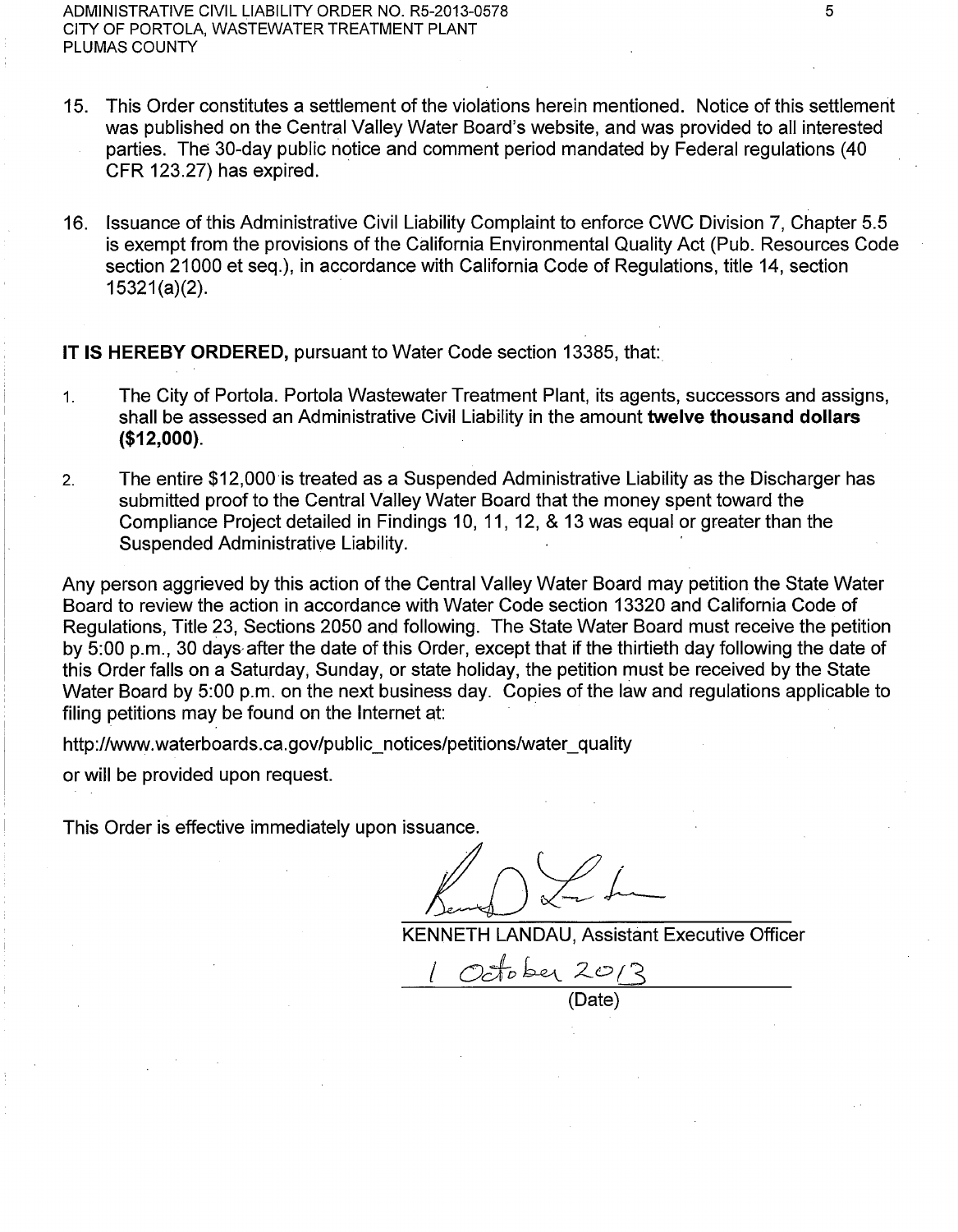ADMINISTRATIVE CIVIL LIABILITY ORDER NO. R5-2013-0578 CITY OF PORTOLA, WASTEWATER TREATMENT PLANT PLUMAS COUNTY

### PORTOLA WASTEWATER TREATMENT PLANT Record of Violations (March 2011 - April 2011)

--- ------· - -~-~-

## MANDATORY MINIMUM PENALTIES

(Data reported under Monitoring and Reporting Program No. RS-2009-0093)

## Table 2. Effluent Violations

| <b>Violation</b><br><b>Date</b> | <b>Discharge</b><br><b>Point</b> | <b>Pollutant/</b><br><b>Parameter</b> | Units | <b>Effluent</b><br>Limit | <b>Analytical</b><br>Results | Percentage<br>Over | Period             | <b>Violation</b><br>Type | <b>CIWQS</b><br><b>Violation</b> | <b>MMP Amount</b> |
|---------------------------------|----------------------------------|---------------------------------------|-------|--------------------------|------------------------------|--------------------|--------------------|--------------------------|----------------------------------|-------------------|
| 3/22/2011                       | D-001                            | Total Suspended<br>Solids             | mg/L  | 45                       | 68                           | 51                 | Weekly<br>Average  | Serious,<br>Group I      | 896948                           | \$3,000.00        |
| 3/31/2011                       | D-001                            | Total Suspended<br>Solids             | mg/L  | 30                       | 36                           | 20                 | Monthly<br>Average | Non-Serious,<br>Group I  | 896947                           |                   |
| 4/26/2011                       | D-001                            | <b>Total Suspended</b><br>Solids      | mg/L  | 45                       | 55                           | 22                 | Weekly<br>Average  | Non-Serious,<br>Group I  | 899645                           |                   |
|                                 |                                  |                                       |       |                          |                              |                    |                    | <b>TOTAL</b>             |                                  | \$3,000.00        |

 $<sup>1</sup>$  First three non-serious violations in a six-month period are not subject to mandatory minimum penalties.</sup>

#### Violation Types:

Serious Group I: any waste discharge that exceeds the effluent limitations for a group I pollutant by 40% or more.

Serious Group II: any waste discharge that exceeds the effluent limitations for a group II pollutant by 20% or more.

Non-Serious Violation: A non-serious violation occurs if the discharger does any one of the following four or more times in any period of 180 days: (a) violates a WDR effluent limitation;

(b) fails to file a report of waste discharge pursuant to California Water Code section 13260;

(c) files an incomplete report of waste discharge pursuant to· California Water Code section 13260; or

(d) violates a whole effluent toxicity limitation where the WDRs do not contain pollutant-specific effluent limitations for any toxic pollutants.

AMEL: Average Monthly Effluent Limitation

MDEL: Daily Maximum Effluent Limitation